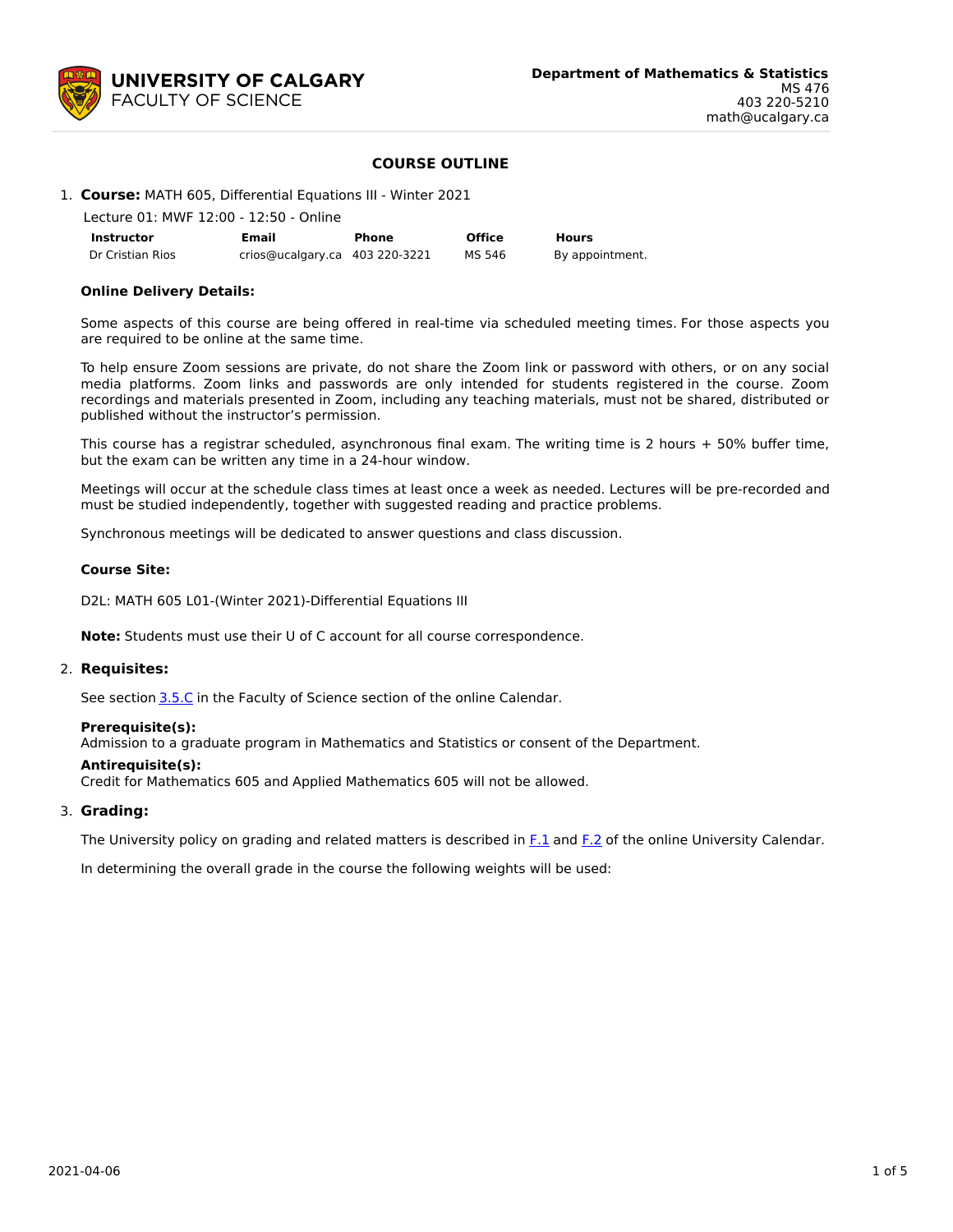| Component(s) | Weighting % | <b>Due Date</b>            |
|--------------|-------------|----------------------------|
| Assignment 1 | 20          | Monday, February 1st 2021  |
| Assignment 2 | 20          | Thursday, February 25 2021 |
| Assignment 3 | 20          | Tuesday, March 16 2021     |
| Assignment 4 | 20          | Tuesday, April 13 2021     |
| Final Exam   | 20          | Monday, April 26.          |

Each piece of work (reports, assignments, quizzes, midterm exam(s) or final examination) submitted by the student will be assigned a grade. The student's grade for each component listed above will be combined with the indicated weights to produce an overall percentage for the course, which will be used to determine the course letter grade.

The conversion between a percentage grade and letter grade is as follows.

|                                | -          |     | Δ.<br>- | -   |     | D    |         |     |     | D-   |      |
|--------------------------------|------------|-----|---------|-----|-----|------|---------|-----|-----|------|------|
| <b>Minimum</b><br>। % Reauired | 95 %<br>-- | 90% | 85 %    | 80% | 75% | 70 % | 65<br>% | 60% | 55% | 50 % | 45 % |

This course will have a final exam that will be scheduled by the Registrar. The Final [Examination](https://www.ucalgary.ca/registrar/exams) Schedule will be published by the Registrar's Office approximately one month after the start of the term. The final exam for this course will be designed to be completed within 2 hours.

## 4. **Missed Components Of Term Work:**

The university has suspended the requirement for students to provide evidence for absences. Please do not attend medical clinics for medical notes or Commissioners for Oaths for statutory declarations.

In the event that a student legitimately fails to submit any online assessment on time (e.g. due to illness etc...), please contact the course coordinator, or the course instructor if this course does not have a coordinator to arrange for a re-adjustment of a submission date. Absences not reported within 48 hours will not be accommodated. If an excused absence is approved, then the percentage weight of the legitimately missed assignment could also be pro-rated among the components of the course.

Late assignments will not be accepted.

### 5. **Scheduled Out-of-Class Activities:**

There are no scheduled out of class activities for this course.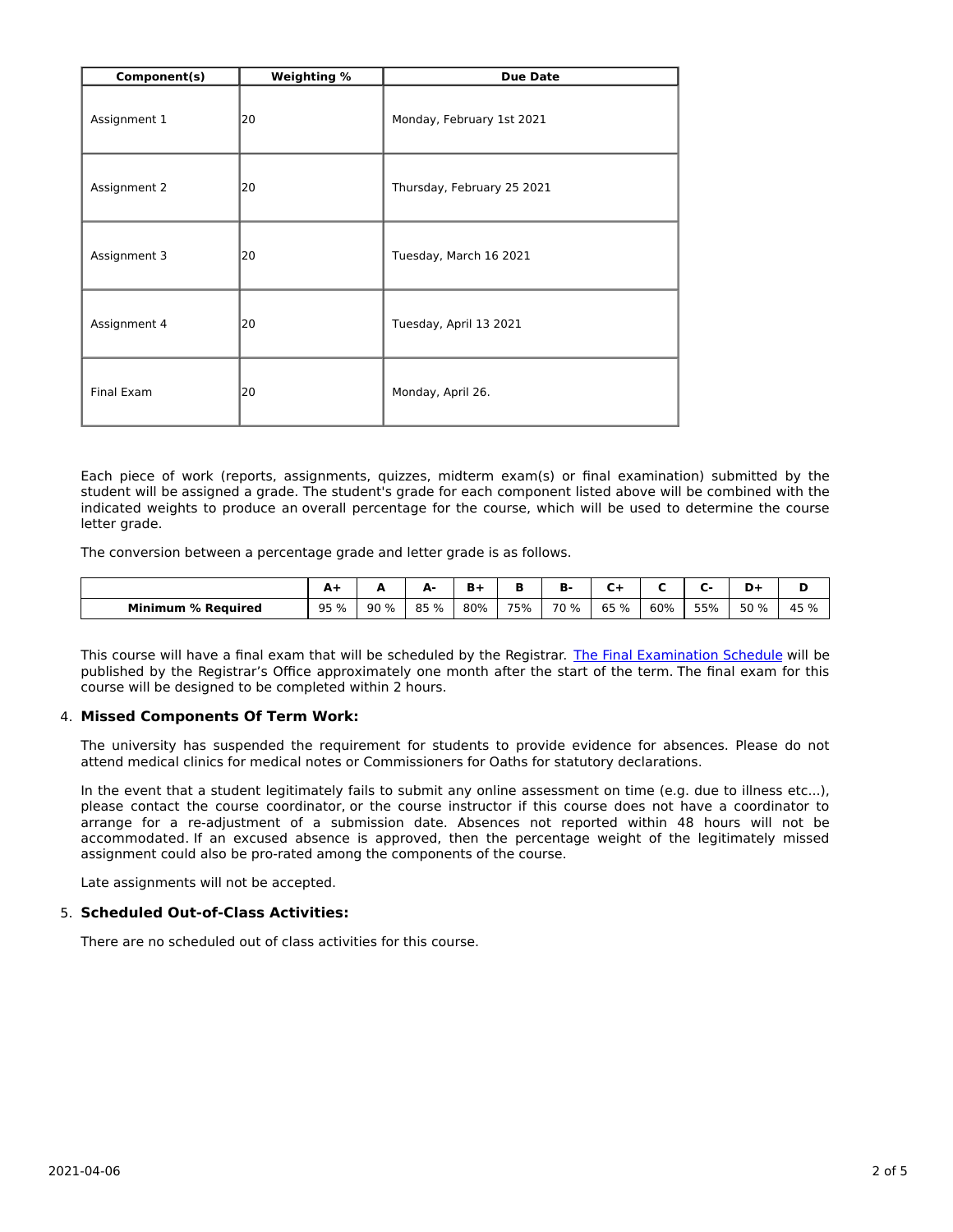# 6. **Course Materials:**

Recommended Textbook(s):

Simmons, George Finlay, Differential equations : with applications and historical notes: CRC Press - Taylor and Francis.

Syllabus

- Existence and uniqueness of solutions of ordinary differential equations. Dependence on initial conditions and parameters.
- Linear systems. Systems with periodic coefficients, Floquet theory, periodic solutions, stability.
- Nonlinear systems. Poincaré-Bendixson theory, qualitative analysis, stability, linearization.
- Partial differential equations: first order equations, the Cauchy-Kowalewski theorem. Classification of second order equations: hyperbolic, elliptic and parabolic.
- Optional topics: boundary value problems, asymptotics, chaos and global analysis of ordinary differential equations, distributions, weak solutions, or the choice of the instructor.

In order to successfully engage in their learning experiences at the University of Calgary, students taking online, remote and blended courses are required to have reliable access to the following technology:

- A computer with a supported operating system, as well as the latest security, and malware updates;
- A current and updated web browser;
- Webcam/Camera (built-in or external);
- o Microphone and speaker (built-in or external), or headset with microphone;
- Current antivirus and/or firewall software enabled;
- Stable internet connection.

For more information please refer to the UofC [ELearning](https://elearn.ucalgary.ca/technology-requirements-for-students) online website.

## 7. **Examination Policy:**

No aids are allowed on tests or examinations.

Students should also read the Calendar, [Section](http://www.ucalgary.ca/pubs/calendar/current/g.html) G, on Examinations.

# 8. **Approved Mandatory And Optional Course Supplemental Fees:**

There are no mandatory or optional course supplemental fees for this course.

## 9. **Writing Across The Curriculum Statement:**

For all components of the course, in any written work, the quality of the student's writing (language, spelling, grammar, presentation etc.) can be a factor in the evaluation of the work. See also Section [E.2](http://www.ucalgary.ca/pubs/calendar/current/e-2.html) of the University Calendar.

All submitted work must be clearly written and organized. It is preferred that submitted written material is typed within a math processing software such as LaTeX or equivalent, but neatly hand-written and properly scanned materials will be accepted.

## 10. **Human Studies Statement:**

Students will not participate as subjects or researchers in human studies.

See also [Section](http://www.ucalgary.ca/pubs/calendar/current/e-5.html) E.5 of the University Calendar.

## 11. **Reappraisal Of Grades:**

A student wishing a reappraisal, should first attempt to review the graded work with the Course coordinator/instructor or department offering the course. Students with sufficient academic grounds may request a reappraisal. Non-academic grounds are not relevant for grade reappraisals. Students should be aware that the grade being reappraised may be raised, lowered or remain the same. See [Section](http://www.ucalgary.ca/pubs/calendar/current/i-3.html) I.3 of the University Calendar.

a. **Term Work:** The student should present their rationale as effectively and as fully as possible to the Course coordinator/instructor within **ten business days** of either being notified about the mark, or of the item's return to the class. If the student is not satisfied with the outcome, the student shall submit the Reappraisal of Graded Term work form to the department in which the course is offered within 2 business days of receiving the decision from the instructor. The Department will arrange for a reappraisal of the work within the next ten business days. The reappraisal will only be considered if the student provides a detailed rationale that outlines where and for what reason an error is suspected. See sections 1.1 and 1.2 of the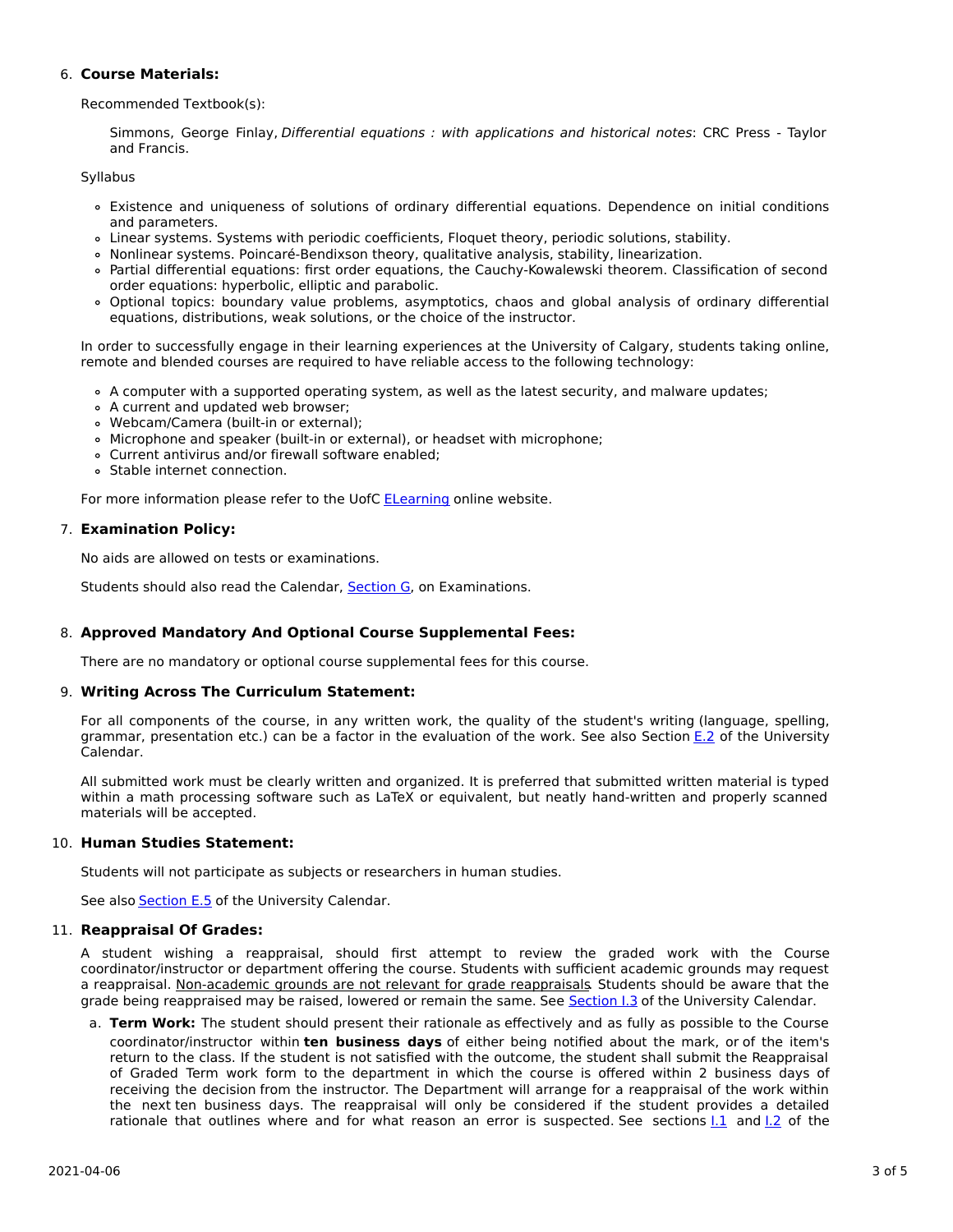University Calendar

b. **Final Exam:**The student shall submit the request to Enrolment Services. See [Section](http://www.ucalgary.ca/pubs/calendar/current/i-3.html) I.3 of the University Calendar.

## 12. **Other Important Information For Students:**

- a. **Mental Health** The University of Calgary recognizes the pivotal role that student mental health plays in physical health, social connectedness and academic success, and aspires to create a caring and supportive campus community where individuals can freely talk about mental health and receive supports when needed. We encourage you to explore the mental health resources available throughout the university community, such as counselling, self-help resources, peer support or skills-building available through the SU Wellness Centre (Room 370, MacEwan Student Centre, Mental Health [Services](https://www.ucalgary.ca/wellnesscentre/services/mental-health-services) Website) and the Campus Mental Health Strategy website [\(Mental](http://www.ucalgary.ca/mentalhealth) Health).
- b. **SU Wellness Services:** For more information, see [www.ucalgary.ca/wellnesscentre](http://www.ucalgary.ca/wellnesscentre) or call [403-210-9355.](tel:4032109355)
- c. **Sexual Violence:** The Sexual Violence Support Advocate, Carla Bertsch, can provide confidential support and information regarding sexual violence to all members of the university community. Carla can be reached by email [\(svsa@ucalgary.ca](mailto:svsa@ucalgary.ca)) or phone at [403-220-2208](tel:4032202208). The complete University of Calgary policy on sexual violence can be viewed at [\(https://www.ucalgary.ca/policies/files/policies/sexual-violence-policy.pdf\)](https://www.ucalgary.ca/policies/files/policies/sexual-violence-policy.pdf)
- d. **Misconduct:** Academic integrity is the foundation of the development and acquisition of knowledge and is based on values of honesty, trust, responsibility, and respect. We expect members of our community to act with integrity. Research integrity, ethics, and principles of conduct are key to academic integrity. Members of our campus community are required to abide by our institutional Code of [Conduct](https://www.ucalgary.ca/policies/files/policies/code-of-conduct.pdf) and promote academic integrity in upholding the University of Calgary's reputation of excellence. Some examples of academic misconduct include but are not limited to: posting course material to online platforms or file sharing without the course instructor's consent; submitting or presenting work as if it were the student's own work; submitting or presenting work in one course which has also been submitted in another course without the instructor's permission; borrowing experimental values from others without the instructor's approval; falsification/fabrication of experimental values in a report. Please read the following to inform yourself more on academic integrity:

Student [Handbook](https://www.ucalgary.ca/live-uc-ucalgary-site/sites/default/files/teams/9/AI-Student-handbook-1.pdf) on Academic Integrity Student Academic Misconduct [Policy](https://ucalgary.ca/policies/files/policies/student-academic-misconduct-policy.pdf) and [Procedure](https://ucalgary.ca/policies/files/policies/student-academic-misconduct-procedure.pdf) [Research](https://www.ucalgary.ca/policies/files/policies/research-integrity.pdf) Integrity Policy

Additional information is available on theStudent Success Centre [Academic](https://ucalgary.ca/student-services/student-success/learning/academic-integrity) Integrity page

e. **Academic Accommodation Policy:** Students needing an accommodation because of a disability or medical condition should contact Student Accessibility Services in accordance with the procedure for accommodations for students with disabilities available at [procedure-for-accommodations-for-students-with](http://www.ucalgary.ca/policies/files/policies/procedure-for-accommodations-for-students-with-disabilities_0.pdf)disabilities.pdf.

Students needing an accommodation in relation to their coursework or to fulfill requirements for a graduate degree, based on a protected ground other than disability, should communicate this need, preferably in writing, to the Associate Head of the Department of Mathematics & Statistics, Mark Bauer by email bauerm@ucalgary.ca or phone 403-220-4189. Religious accommodation requests relating to class, test or exam scheduling or absences must be submitted no later than **14 days** prior to the date in question. See [Section](http://www.ucalgary.ca/pubs/calendar/current/e-4.html) E.4 of the University Calendar.

- f. **Freedom of Information and Privacy:** This course is conducted in accordance with the Freedom of Information and Protection of Privacy Act (FOIPP). Students should identify themselves on all written work by placing their name on the front page and their ID number on each subsequent page. For more information, see Legal [Services](http://www.ucalgary.ca/legalservices/foip) website.
- g. **Student Union Information:** VP [Academic](http://www.su.ucalgary.ca/contact), Phone: [403-220-3911](tel:4032203911) Email: [suvpaca@ucalgary.ca](mailto:suvpaca@ucalgary.ca). SU Faculty Rep., Phone: [403-220-3913](tel:4032203913) Email: [sciencerep@su.ucalgary.ca](mailto:sciencerep@su.ucalgary.ca). Student [Ombudsman](https://www.ucalgary.ca/ombuds/), Email: [ombuds@ucalgary.ca](mailto:%20ombuds@ucalgary.ca).
- h. **Surveys:** At the University of Calgary, feedback through the Universal Student Ratings of Instruction [\(USRI](http://www.ucalgary.ca/usri)) survey and the Faculty of Science Teaching Feedback form provides valuable information to help with evaluating instruction, enhancing learning and teaching, and selecting courses. Your responses make a difference - please participate in these surveys.